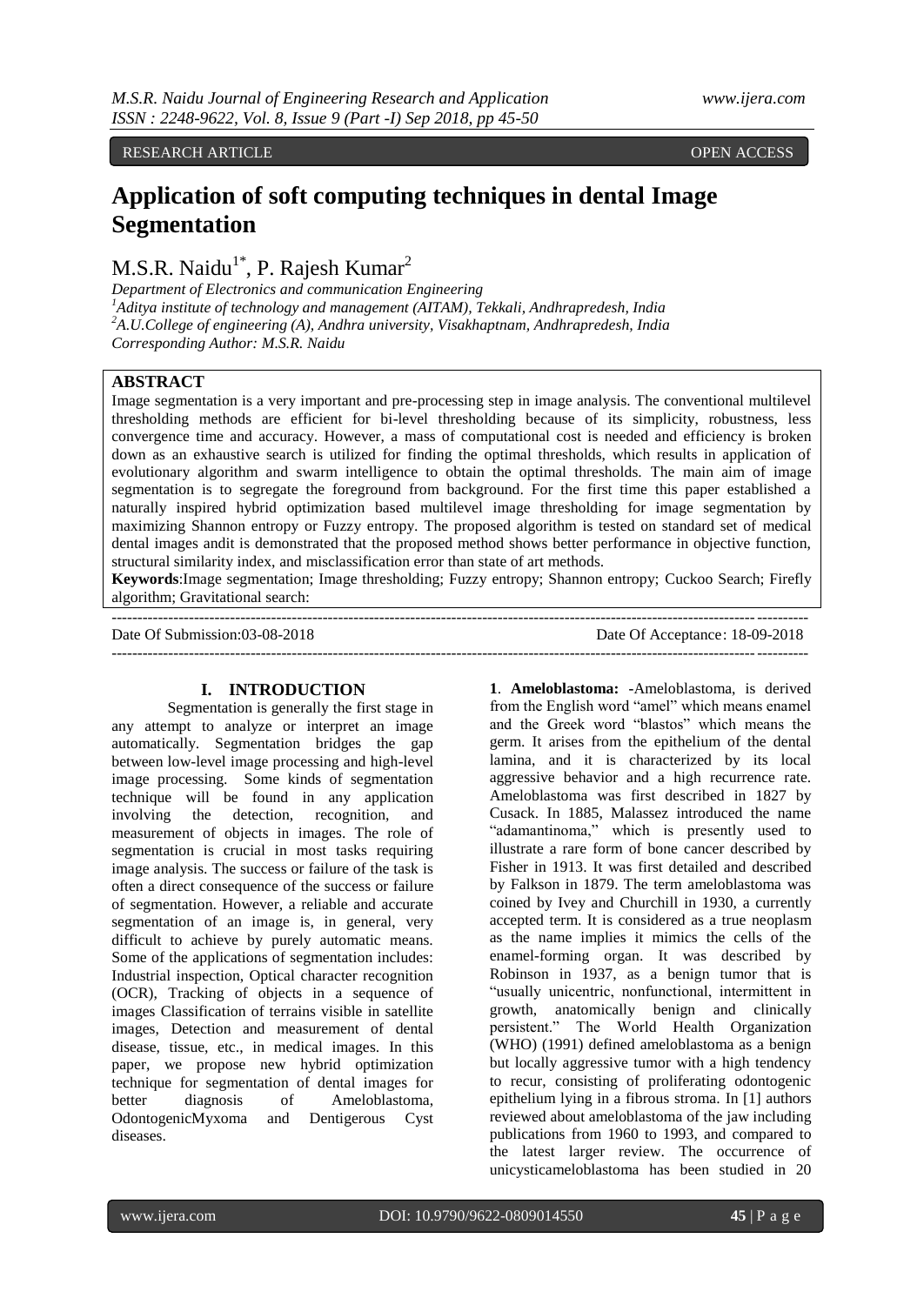patients presenting with unilocular cystic lesions whose clinical, radiographic and gross features were those of non-neoplastic cysts [2].

**2.Odontogenic Myxoma:-**Odontogenicmyxoma is a rare benign intraosseous neoplasm, which is called "locally malignant" on account of its exceptionally high local aggressiveness, high recurrence rate and non-metastasizing nature.

Latest research reported that the average age for the odontogenicmyxoma is 26.5 years, although majority of the investigators found that this lesion occurs in second or third decade of life. Most of the reports suggest that there is a slight female preponderance, mandibular predilection, and the lesion has a silent locally destructive nature. All these features were evident in our case. Our case, though a benign tumor, was a highly aggressive lesion, involving almost half of the mandible within a short span of one and a half years. Another interesting finding was that it did not cause much of a cortical expansion or facial deformity and appeared to be invading the bone anteroposteriorly, as well as displayed scalloping between the roots of the involved teeth, in much the same manner as an odontogenickerato cyst. Radiographically, the appearance of an odontogenicmyxoma may vary from a unilocular radiolucency to a multilocular lesion, with a welldefined to diffuse margin. However, a unilocular appearance is more common among children and in anterior parts of the jaws. In tooth-bearing areas, the tumor is often scalloped between the roots and root resorption may occur, thus giving a false appearance of an OKC. However, the classical radiographic features of the odontogenicmyxoma, where the bony trabeculae of a multilocular radiolucency intersect at right angles and the lesion causes root resorption, resulting in tooth mobility, were readily identifiable in our case. The typical soft, slippery and gelatinous nature of the specimen on macroscopic examination and the histopathological findings were also in accordance with the literature. Thus our case was a prototype of an odontogenicmyxoma.

**3. Dentigerous Cyst:-**Odontogenic cyst are a group of jaw cysts that are formed from tissues involved in odontogenesis (tooth development). Odontogenic cysts are closed sacs, and have a distinct membrane derived from rests of odontogenic epithelium. It may contain air, fluids, or semi-solid material. Intra-bony cysts are most common in the jaws, because the mandible and maxilla are the only bones with epithelial components. That odontogenic epithelium is critical in normal tooth development. However, epithelial rests may be the origin for the cyst lining later. Not all oral cysts are odontogenic cyst. For

example, mucous cyst of the oral mucosa and nasolabial duct cyst are not of odontogenic origin. In addition, there are several conditions with socalled (radiographic) 'pseudocystic appearance' in jaws; ranging from anatomic variants such as Stafne static bone cyst, to the aggressive aneurysmal bone cyst.Inflammatory cysts are considered as one of the most common odontogenic and non-odontogenic jaw lesions followed by dentigerous cyst. In a total of 7412 oral lesions, Khosravi et al. found that radicular inflammatory cysts are the most common jaw lesions accounting for 35.12% of the total odontogenic cysts reported in his study [3].Although osteosarcoma is a rare neoplasm, its early detection is very important to improve the prognosis as the survival of patients with osteosarcoma is usually less than 5 years [4, 5]. Therefore, diagnosing jaw lesions and its early detection is one of the important challenges in oral health care [6, 7].

# **II. CONCEPT OF SHANNON AND FUZZY ENTROPY**

**Concept of Shannon Entropy:** Entropy is the compressive procedure of information which results higher rate of compression and high speed of transmission which compresses the required number of bits depending on the observation of repetitive information/message. If there are  $N = 2<sup>n</sup>$ (if  $N = 8$ ) messages to transmit, n (n = 3) bits are required, then for each of N messages, number of bits required is  $log_2^N$  bits. If one observes the repetition of same message from a collection of N messages as well as the messages can be assigned a non-uniform probability distribution, it will be possible to use fewer than logN bits per message. This is introduced by Claude Shannon based on the Boltzmann's Η-theorem and is called as Shannon entropy, Let X is random variable (discrete) with elements  $\{X_1, X_2, \ldots, X_n\}$ , then probability mass function  $P(X)$  is given as

$$
H(X) = E[I(X)] = E[-\ln[\Phi(X))]
$$
  
(1)

Where E is the expected value operator, I show the content of information and  $I(X)$  is also a random variable. Further the Shannon entropy is re-written as in Eq (2) and is considered as the objective function which is to be optimized with optimization techniques.

$$
H(X) = \sum_{i=1}^{n} P(x_i)I(x_i) = -\sum_{i=1}^{n} P(x_i)log_b P(x_i)
$$
  
(2)

Where b base of the algorithm in general it is equal to 2. If  $P(x_i) = 0$  for some i then the multiplier  $0\log_b 0$  is considered as zero, which is consistent with the limit.

 $\lim_{p\to 0+}$  plog(p) = 0 (3)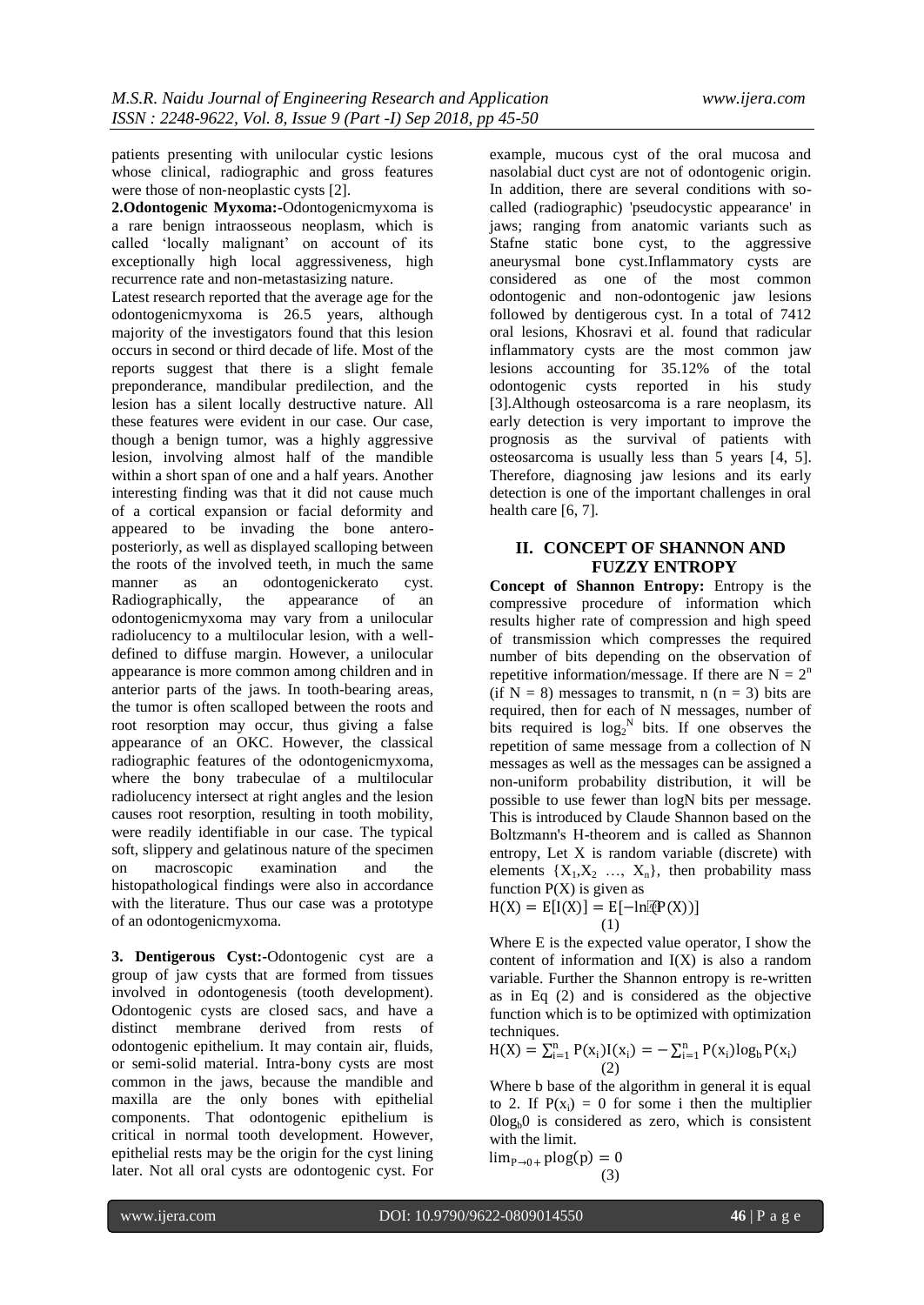The said equations are for discrete value of X and the same are applicable for continuous values of X by replacing summation with integer.

**Concept of Fuzzy Entropy:** Let  $D=\{(i,j): i=0,1,2,\ldots,M-1; i=0,1,2,\ldots,N-1\}$  and  $G=\{0,1,2,\ldots,L-1\}$ , Where M is width of image, N is height of image and L is number of gray level in image.  $I(x,y)$  is the intensity of image at position  $(x,y)$  and  $D_k = \{(x,y): I(x,y) = k, (x,y) = D\},$  $k=0,1,2,\ldots,L-1$ . Let us assume two thresholds i.e.  $T_1$ ,  $T_2$  which divide the domain D of the original image into three regions such as  $E_d$ ,  $E_m$  and  $E_b$ .  $E_d$ region covers the pixels whose intensity value is less than  $T_1$ , E<sub>m</sub>contains the pixels whose intensity is in between  $T_1$ ,  $T_2$  and  $E_b$  covers the pixels whose intensity is greater than  $T_2$ .  $\Pi_3 = \{E_d, E_m, E_b\}$  is an unknown probabilistic partition of D whose probability distribution.  $P_d = P(E_d) P_m = P(E_m)P_b$  $=$ P(E<sub>b</sub>).  $\mu_d$ ,  $\mu_m$  and  $\mu_b$  are the membership functions ( $\mu$ ) of E<sub>d</sub>, E<sub>m</sub> and E<sub>b</sub> respectively and require six parameters like  $a_1$ ,  $b_1$ ,  $c_1$ ,  $a_2$ ,  $b_2$ ,  $c_2$ . The thresholds  $T_1$  and  $T_2$  values are variable based on the membership functions. The whole fuzzy entropy is calculated through summarizing fuzzy entropy of each class [8] i.e.

 $H$  (a<sub>1</sub>, b<sub>1</sub>, c<sub>1</sub>, a<sub>2</sub>, b<sub>2</sub>, c<sub>2</sub>) = H<sub>d</sub> + H<sub>m</sub> + H<sub>b</sub> (4)

As per the requirements of researchers, the two level thresholding can be extended to three or more and can be restricted to single level also. For two thresholds the number of parameters to be optimized is six and as levels of increasing number parameters to be optimized is also increasing, so fuzzy entropy takes much time for convergence. Hence two level image thresholding for image segmentation with the Shannon entropy and Fuzzy entropy proved to be efficient and effective but for multilevel thresholding, both entropy techniques consume much convergence time and increase exponential with level of thresholds. The drawback of Shannon entropy and Fuzzy entropy is convergence time. To improve the performance of these methods further and to reduce the convergence time, researchers used applications of optimization techniques such as differential evolution, Particle swarm optimization, Bat algorithm and hGSA-PS for image thresholding and henceforth image segmentation. These techniques are set to maximize the Shannon entropy and Fuzzy entropy as given in Eq (2) and  $(4)$ .

# **III. OVERVIEW OF GRAVITATIONAL SEARCH ALGORITHM AND PATTERN SEARCH**

**3.1 Gravitational Search Algorithm (GSA):**It is a metharustic optimization algorithm which is based on the newton laws of gravity and motion [9]. In GSA, performance of object is measured by its mass. The gravitational force causes a global movement of all objects towards the objects with heavier mass. The exploitation step of the algorithm is guaranteedbecause of the slow movement of the heavy masses than the lighter ones and these heavy masses correspond to good solution. Position, inertial mass, active gravitational mass, and passive gravitational mass are the four specifications of each mass in GSA and each mass offers a solution. By lapse of time the heavier mass may attract the masses and this represents the optimum solution in the search space [8].

**3.2. Pattern Search Algorithm:** Pattern search is a heuristically search method that can be applied when the given objective function is neither continuous nor differentiable or when we are not aware of the information [10]. It only depends on the functional value at a point of concern. However, it can be applicable to both the differentiable as well as non-differentiable function; in general it is applies for the latter case, since in the differentiable case, it would rather leave all the useful information about the first derivative and the second derivatives. Thus, pattern search is also called derivative-free, direct search (or) black box optimization methods [8].

#### **IV. RESULTS AND DISCUSSION**

For the performance evolution which includes robustness, efficiency and convergence of proposed hybrid gravitational search and pattern search algorithms, we selected "Dentigerous Cyst, OdontogenicMyxomaand Ameloblastoma" as a test images. These images are obtained from the clinic which is located in visakhaptnam, Andhrapradeshand all are .jpg format images and of size 256×255 and corresponding histograms are shown in Fig. 1. In general, perfect threshold can be selected if the histogram of image peaks is tall, narrow, symmetric, and separated by deep valleys. OdontogenicMyxoma and Ameloblastoma image histograms peaks are tall, narrow and symmetric, but for Dentigerous Cystimage histogram peaks are not tall and narrow so difficult to segment with ordinary methods. So we proposed hGSA-PS based image thresholding for effective and efficient image segmentation of above said critical images by optimizing Shannon and Fuzzy entropy. The performance and effectiveness of proposed gravitational search algorithm proved better compared to other optimization techniques like FA and ACS.

**4.1. Maximization of Shannon and Fuzzy entropy**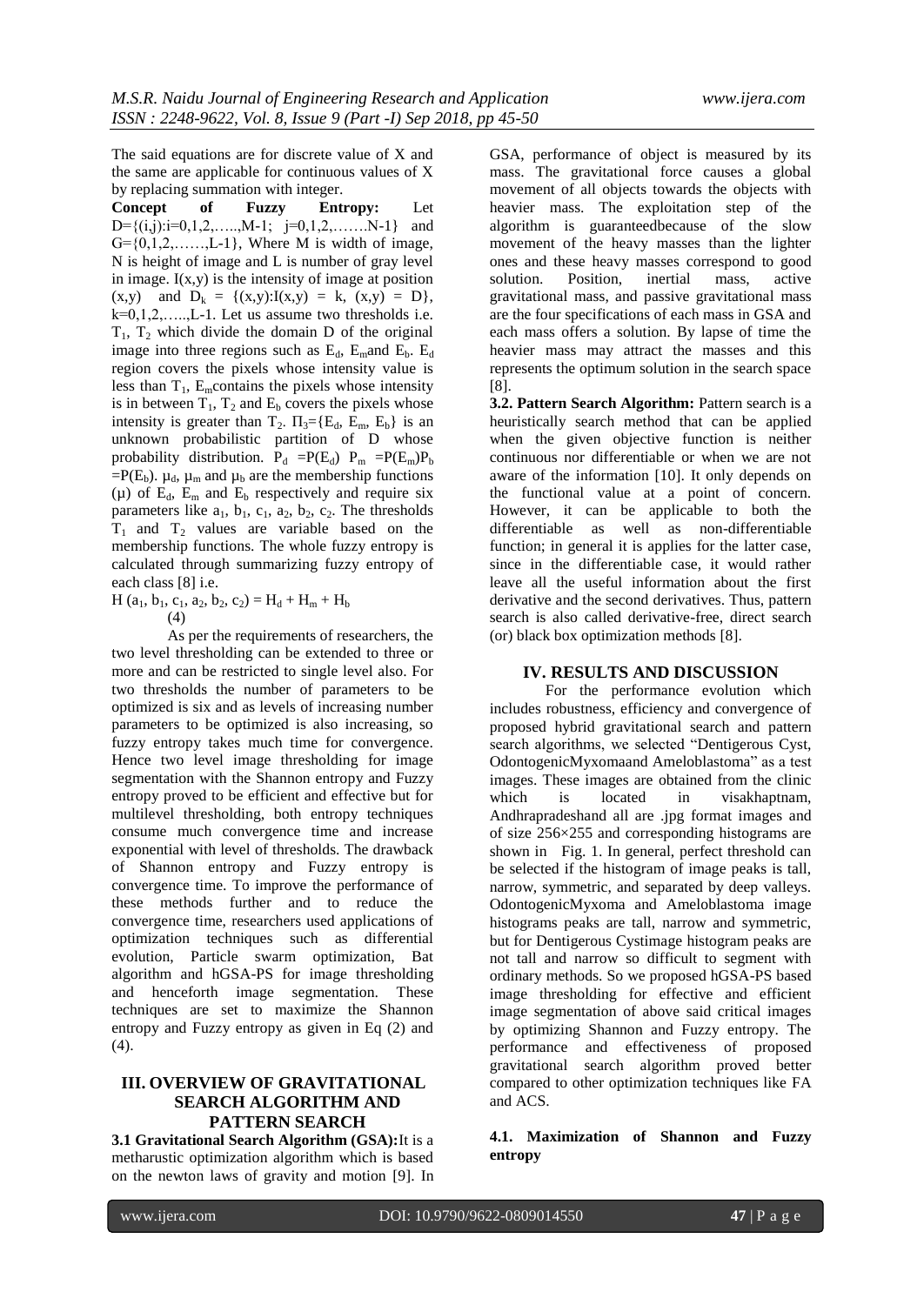The HGSA-PS and other two algorithms are applied on Shannon and Fuzzy entropy objective function and compared the results of FA and ACS. All the algorithms are optimized to maximize the objective function. Table. 1 show the objective values of HGSA-PS, ACS and FA. It is observed from Table. 1 that objective values obtained with HGSA-PS by using Shannon and Fuzzy entropy is higher than the FA and ACS for different images.

#### **4.2. Misclassification error/Uniformity measure:**

It is measure of uniformity in threshold image and is used to compare optimization techniques performance. Misclassification error is measured by Eq. 5  $\sum_{j=0}^{Th} \sum_{i \in R_j} (\mathbf{I}_i - \epsilon)$ 

 $1 - 2 * Th * \frac{\sum_{j=0}^{N} \sum_{i \in R_j} (I_i - \sigma_j)^2}{N * (I_{\text{max}} - I_{\text{min}})}$  $M = 1 - 2 * Th * \frac{\displaystyle\sum_{j=0}^{Th} \sum_{i \in R_j} (\text{I}_i - \sigma_j)}{N * (\text{I}_{\text{max}} - \text{I}_{\text{min}})}$ = 1 - 2 \* Th \*  $\frac{\sum_{j=0}^{m} \sum_{i \in R_j} (\mathbf{I}_i - \sigma_j)}{N * (\mathbf{I}_{\text{max}} - \mathbf{I}_{\text{min}})}$ 

hGSA-PS 10.4343

2

12.6784

10.3421

 $\frac{1}{0} \frac{1}{i \in R_j}$  \*  $(\mathbf{I}_{\text{max}} - \mathbf{I}_{\text{min}})^2$ 

 $(I_i - \sigma_j)$ 

Where Th is the number of thresholds which are used to segment the image,  $R_j$  is the j<sup>th</sup> segmented region, I<sub>i</sub> is the intensity level of pixel in that particular segmented area,  $\sigma_j$  is the mean of j<sup>th</sup> segmented region of image, N is total number of pixels in the image,  $I_{min}$  and  $I_{max}$  are the maximum and minimum intensity of image respectively. In general misclassification errors lies between 0 and 1 and higher value of misclassification error shows better performance of the algorithm. Hence, the Uniformity measure in thresholding is measured from the difference between the maximum value, 1 (better quality of image) and minimum value, 0 (worst quality of image). Table. 2 shows misclassification error of proposed and other techniques and proved proposed method have lesser misclassification error and shows better visual quality.



**Fig.1.** Standard image and respective histograms of three methods a) Dentigerous Cyst b)Ameloblastoma

c) OdontogenicMyxoma

Table 1 Comparison of objective values obtained by various algorithms  $Th = 2$  $Th = 4$  $Th = 5$  $Th = 3$ Ima Opt Shannon Fuzzy Shannon Fuzzy Shannon Fuzzy Shannon Fuzzy 22.3239 22.3239  $\mathbf{1}$ **FA** 10.5714 13.1337 10.5714 16.44282 14.5383 14.5543 **ACS** 10.6235 14.0753 10.8433 16.99897 15.18976 22.8674 14.5616 22.5098 hGSA-PS 10.7665 11.1345 17.0897 22.9754 22.9876 14.5876 15.3453 14.7865  $\mathcal{D}$ FA 10.4291 12.9307 10.4291 16.2072 14.4685 19.2195 14.4681 23.1822 **ACS** 10.5949 13.0202 10.5362 16.3992 14.6282 19.2829 14.53838 23.4944 hGSA-PS 10.6373 13.3332 10.6717 16.3737 14.7838 19.3838 14.6272 23 5363  $\overline{3}$ 9.92901 10.2373 19.1639 13.2928 21.9452 **FA** 12.8331 16 1222 12.2211  $ACS$ 10 0897 12.7654 10 0987 16 0987 12, 12.74 19 2878 13 0909 22.1089

16.2908

12.3568

19.3565 13.1897

22.3456

| Table 2 |                                                                             |          |         |          |         |          |         |          |         |  |  |  |
|---------|-----------------------------------------------------------------------------|----------|---------|----------|---------|----------|---------|----------|---------|--|--|--|
|         | Comparison of Misclassification error values obtained by various algorithms |          |         |          |         |          |         |          |         |  |  |  |
|         |                                                                             | $Th = 2$ |         | $Th = 3$ |         | $Th = 4$ |         | $Th = 5$ |         |  |  |  |
| Ima     | Opt                                                                         | Shannon  | Fuzzy   | Shannon  | Fuzzy   | Shannon  | Fuzzy   | Shannon  | Fuzzy   |  |  |  |
| 1.      | FA                                                                          | 0.77082  | 0.95904 | 0.65623  | 0.93884 | 0.78962  | 0.86437 | 0.73216  | 0.77411 |  |  |  |
|         | ACS                                                                         | 0.76543  | 0.94002 | 0.64321  | 0.82761 | 0.77342  | 0.85324 | 0.72637  | 0.75643 |  |  |  |
|         | hGSA-PS                                                                     | 0 75744  | 092341  | 0.63453  | 0.80901 | 0.75675  | 0.84321 | 0.70865  | 0.74567 |  |  |  |
| 2       | FA                                                                          | 0.83883  | 0.96390 | 0.75824  | 0.94698 | 0.84033  | 0.86778 | 0.80041  | 0.70031 |  |  |  |
|         | <b>ACS</b>                                                                  | 0.82345  | 095432  | 0.76432  | 093456  | 0.83572  | 0.85432 | 0 79987  | 0.69087 |  |  |  |
|         | $hGSA-PS$                                                                   | 0.81356  | 0.94665 | 0.75676  | 0.92874 | 0.82791  | 0.84796 | 0.78421  | 0.65884 |  |  |  |
| 3       | FA                                                                          | 0.76542  | 0.96365 | 0.66764  | 0.96810 | 0.70879  | 0.95329 | 0.89786  | 0.91864 |  |  |  |
|         | ACS                                                                         | 0.75897  | 0.97651 | 0.65788  | 0.95678 | 0.69087  | 0.94567 | 0.87896  | 0.90156 |  |  |  |
|         | hGSA-PS                                                                     | 0.74567  | 0.96789 | 0.64565  | 0.94567 | 0.68764  | 0.93456 | 0.86543  | 0.89078 |  |  |  |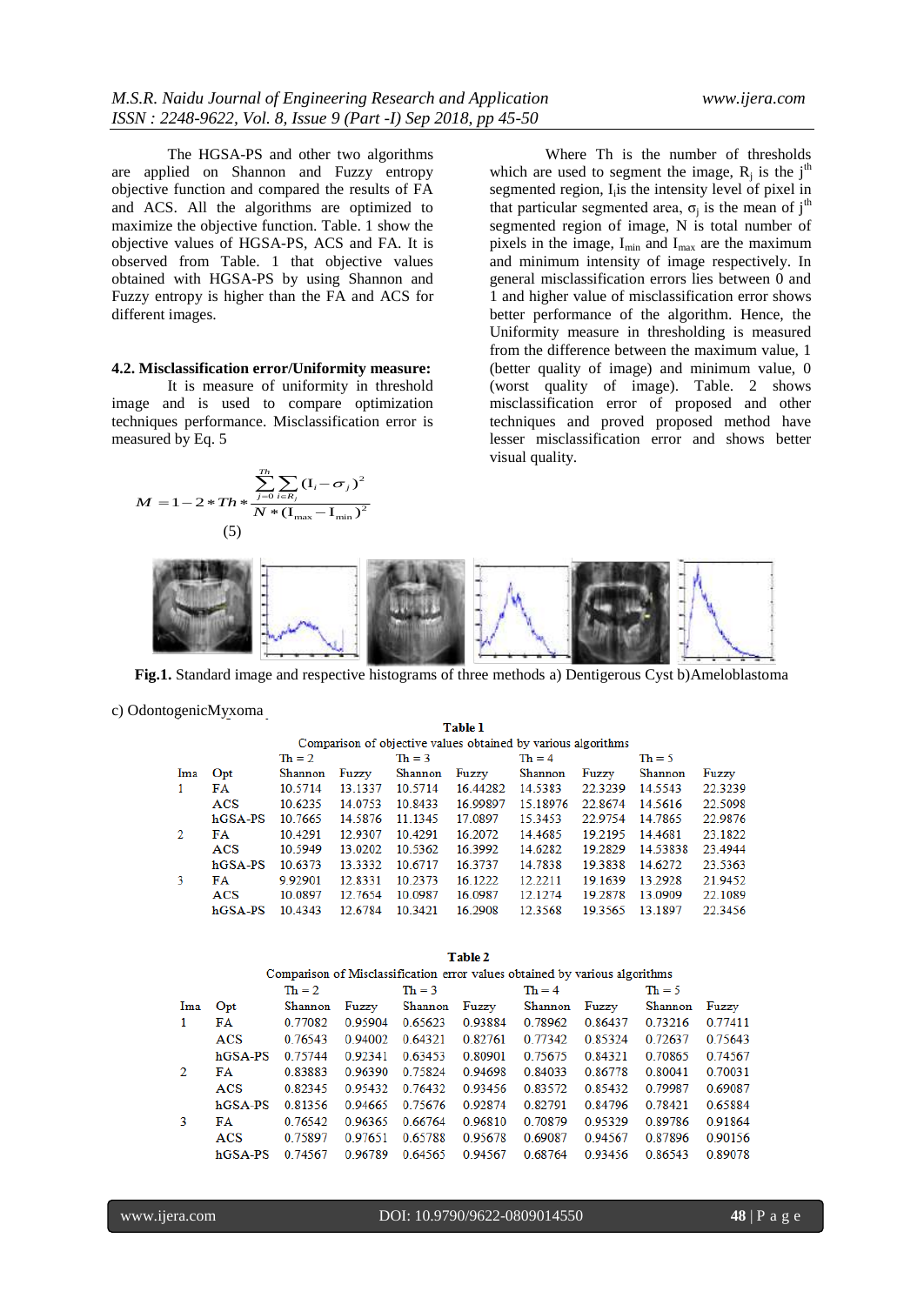# **4.3. Structural Similarity Index (SSIM)**

It estimates the visual likeness between the input image and the decompressed image/thresholded image and is calculated with below equation

$$
SSIM = \frac{(2\mu_1\mu_{\tilde{l}} + C1)(2\sigma_{I\tilde{l}} + C2)}{(\mu_I^2 + \mu_{\tilde{l}}^2 - C1)(\sigma_I^2 + \sigma_{\tilde{l}}^2)} \quad \text{other meth}
$$
\n(6)

other methods. Fig. 2 shows the segmented images<br>  $\sigma_l^2 - C1(\sigma_l^2 + \sigma_l^2)$  and prespective optimized 5 level thresholds with<br>  $\sigma_l^2 + C1(\sigma_l^2 + \sigma_l^2)$  HGSA-PS and it shows segmentation with HGSA-Where  $\mu$ I and  $\mu$ I are the mean value of the input image I and decompressed image  $\tilde{I}$ ,  $\sigma_I$  and  $\sigma_{\tilde{I}}$ are the standard deviation of original image I and reconstructed image  $\tilde{I}$ ,  $\sigma_{\tilde{I} \tilde{I}}$  is the cross-correlation and C1 & C2 are constants which are equal to 0.065. Table. 3 shows the SSIM of various methods with Shannon and Fuzzy entropy and it demonstrate proposed method SSIM is higher than other methods. Fig. 2 shows the segmented images HGSA-PS and it shows segmentation with HGSA-PS is better than FA and ACS.



**Fig.2.** Segmented images and respective optimized 5 level thresholds with hGSA-PS

Takla 2

| 1 аппе э                                          |         |          |         |          |         |          |         |          |         |  |
|---------------------------------------------------|---------|----------|---------|----------|---------|----------|---------|----------|---------|--|
| Comparison of SSIM obtained by various algorithms |         |          |         |          |         |          |         |          |         |  |
|                                                   |         | $Th = 2$ |         | $Th = 3$ |         | $Th = 4$ |         | $Th = 5$ |         |  |
| Ima                                               | Opt     | Shannon  | Fuzzy   | Shannon  | Fuzzy   | Shannon  | Fuzzy   | Shannon  | Fuzzy   |  |
| 1                                                 | FA      | 0.22147  | 0.54386 | 0.22147  | 0.72610 | 0.46671  | 0.72610 | 0.46581  | 0.77647 |  |
|                                                   | ACS     | 0.23478  | 0.55908 | 0.23789  | 0.73678 | 0.45013  | 0.73468 | 0.46666  | 0.78564 |  |
|                                                   | hGSA-PS | 0.24988  | 0.56897 | 0.24897  | 0.74879 | 0.46780  | 0.74789 | 0.47890  | 0.79021 |  |
| 2                                                 | FA      | 0.30477  | 0.53644 | 0.30477  | 0.63808 | 0.48186  | 0.75908 | 0.48181  | 0.80675 |  |
|                                                   | ACS     | 0.31089  | 0.54786 | 0.31567  | 0.65678 | 0.49076  | 0.77654 | 0.49089  | 0.81378 |  |
|                                                   | hGSA-PS | 0.32467  | 0.56897 | 0.32486  | 0.67543 | 0.51890  | 0.79843 | 0.51687  | 0.87654 |  |
| 3                                                 | FA      | 0.33676  | 0.56826 | 0.34393  | 0.67816 | 0.539292 | 0.71946 | 0.52399  | 0.74485 |  |
|                                                   | ACS     | 0.34838  | 0.54383 | 0.31393  | 0.65959 | 0.528823 | 0.70948 | 0.51981  | 0.73939 |  |
|                                                   | hGSA-PS | 0.36392  | 0.57555 | 0.34849  | 0.68444 | 0.54595  | 0.72727 | 0.53838  | 0.74363 |  |
|                                                   |         |          |         |          |         |          |         |          |         |  |

#### **V. CONCLUSIONS**

In this paper, we proposed natural inspired adaptive cuckoo search algorithm based multilevel image thresholding for image segmentation. hGSA-PS maximizes the Fuzzy and Shannon entropy for efficient and effective image thresholding. The proposed algorithm is tested on dental images to show the merits of the algorithm. The results of the proposed method are compared with other optimization techniques such as FA and ACS with Shannon and Fuzzy entropy. From the experiments we observed that proposed algorithm has higher/maximum fitness value compared to FA and ACS. The SSIM value shows higher values with proposed algorithm than FA and ACS. It is concluded that proposed algorithm outperform the FA and ACS in all performance measuring parameters.